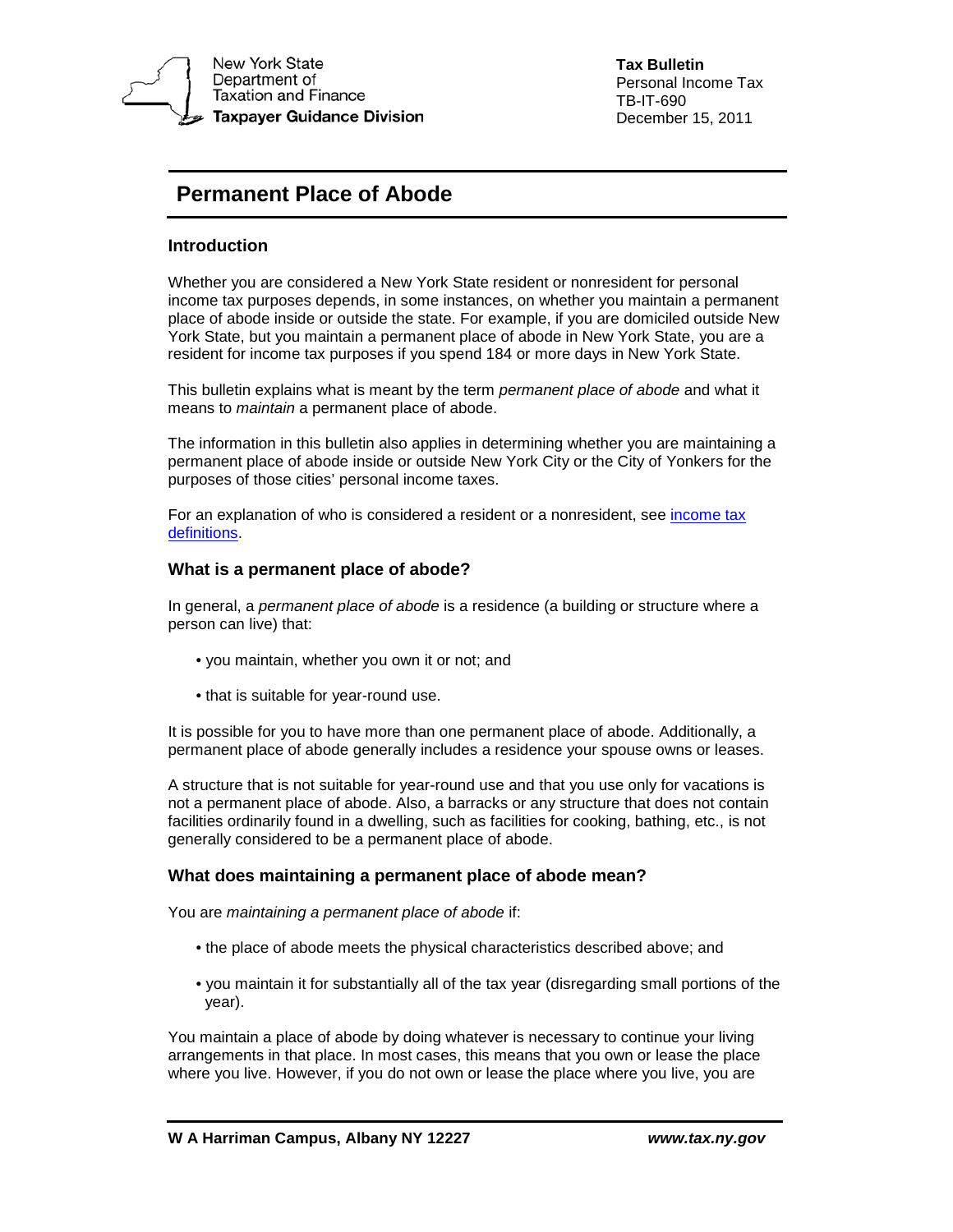considered to be maintaining it if you are making contributions to the household, in the form of money, services, or other contributions.

If you maintain a place of abode that meets the physical characteristics described above, and you can stay there whenever you want, you are maintaining a permanent place of abode, even if you only stay there occasionally.

Generally, you *maintain a permanent place of abode for substantially all of the tax year* if you maintain it for more than eleven months during the year. Examples of instances when you may not be maintaining a place for more than eleven months are when:

- you first lease or purchase a place of abode during the tax year; or
- you terminate the lease or sell a place of abode during the tax year.

## **Corporate apartments**

If your employer maintains an apartment (or other living quarters) that is suitable for yearround use, and it is maintained primarily for your or your family's use, then it is considered your permanent place of abode. However, a corporate apartment will not be considered as your permanent place of abode if you are but one of many people using the apartment, and:

- use of the corporate apartment is determined by your employer on a first-come, first-served basis, or other similar arrangements; or
- other users of the apartment (for example, important clients) have priority over your use of the apartment.

## **Exception for a residence maintained by certain college students**

A residence maintained by a full-time student enrolled at an institution of higher education in an undergraduate degree program leading to a baccalaureate degree and occupied by the student while attending the institution is not a permanent place of abode with respect to that student. For additional information, see [TSB-M-09\(15\)I,](https://www.tax.ny.gov/pdf/memos/income/m09_15i.pdf) *Amendment to the Definition of Permanent Place of Abode in the Personal Income Tax Regulations Relating to Certain Undergraduate Students*.

## **Military personnel and their spouses**

Special rules apply to active duty military personnel and their spouses; see [Publication](https://www.tax.ny.gov/pdf/publications/income/pub361.pdf) 361, *New York State Income Tax Information for Military Personnel and Veterans*.

## **Examples of what is considered a permanent place of abode**

*Example 1: Clyde owns and maintains a home for himself located on a street that runs along a beach. The home includes a kitchen and bathroom and is suitable for year-round use. Therefore, it is considered a permanent place of abode. This is the case even if Clyde spends only a limited amount of time in the home or uses it only for vacations.* 

*Example 2: Martha owns a cabin in the mountains. The cabin is only suitable for use during the warmer months of the year because it does not have adequate insulation or heating for winter use. Therefore, it is not considered a permanent place of abode.* 

*Example 3: Pat lives in an apartment with Alex during the work week. Although only Alex's name is on the lease, Pat regularly gives Alex money to pay for his share of the household expenses. Pat has lived in the apartment for four years. Since Pat*